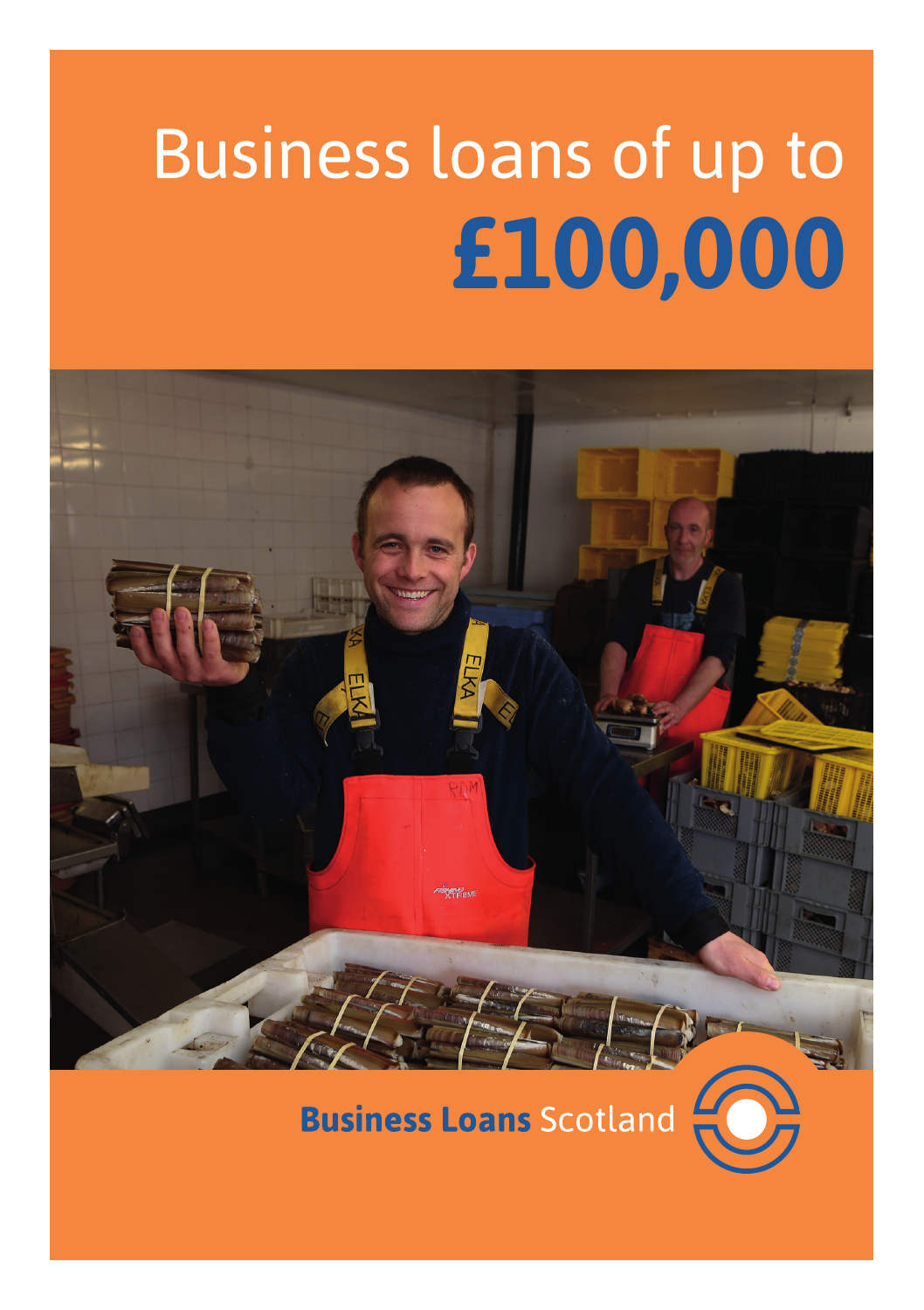### **NEED HELP FILLING THE FUNDING GAP?**



#### Who we are

Business Loans Scotland is a consortium of Scotland's 32 local authorities, incorporated as a company limited by guarantee to provide loan finance up to £100,000 to new and growing, small and medium-sized businesses (SMEs) across Scotland.



#### Who can apply

We can support the following types of legally formed and trading business:

- Limited Companies
- Partnerships including Limited Liability Partnerships (LLP's) with 4 or more partners
- Partnerships including Limited Liability Partnerships (LLP's) with 3 or fewer partners (loans over £25,000 only)
- Sole Traders (loans over £25,000 only)
- Businesses may operate as a Social Enterprise or Co-operative

Our primary focus is on businesses engaged in the Business to Business (B2B) and Business to Consumer (B2C) categories.

Details of eligible and ineligible sectors are available on our website. Please contact us to discuss your eligibility.

Our loans are not currently available to businesses in the following local authority areas:

- Angus
- East Lothian
- Eilean Siar
- **Orkney**
- **Shetland**

Please use the contacts section of our website to identify your local contact and discuss support available in your area.

## How can the funds be used?

Loans may be used for

- working capital
- purchase of plant and equipment
- purchase of business property

**www.bls.scot**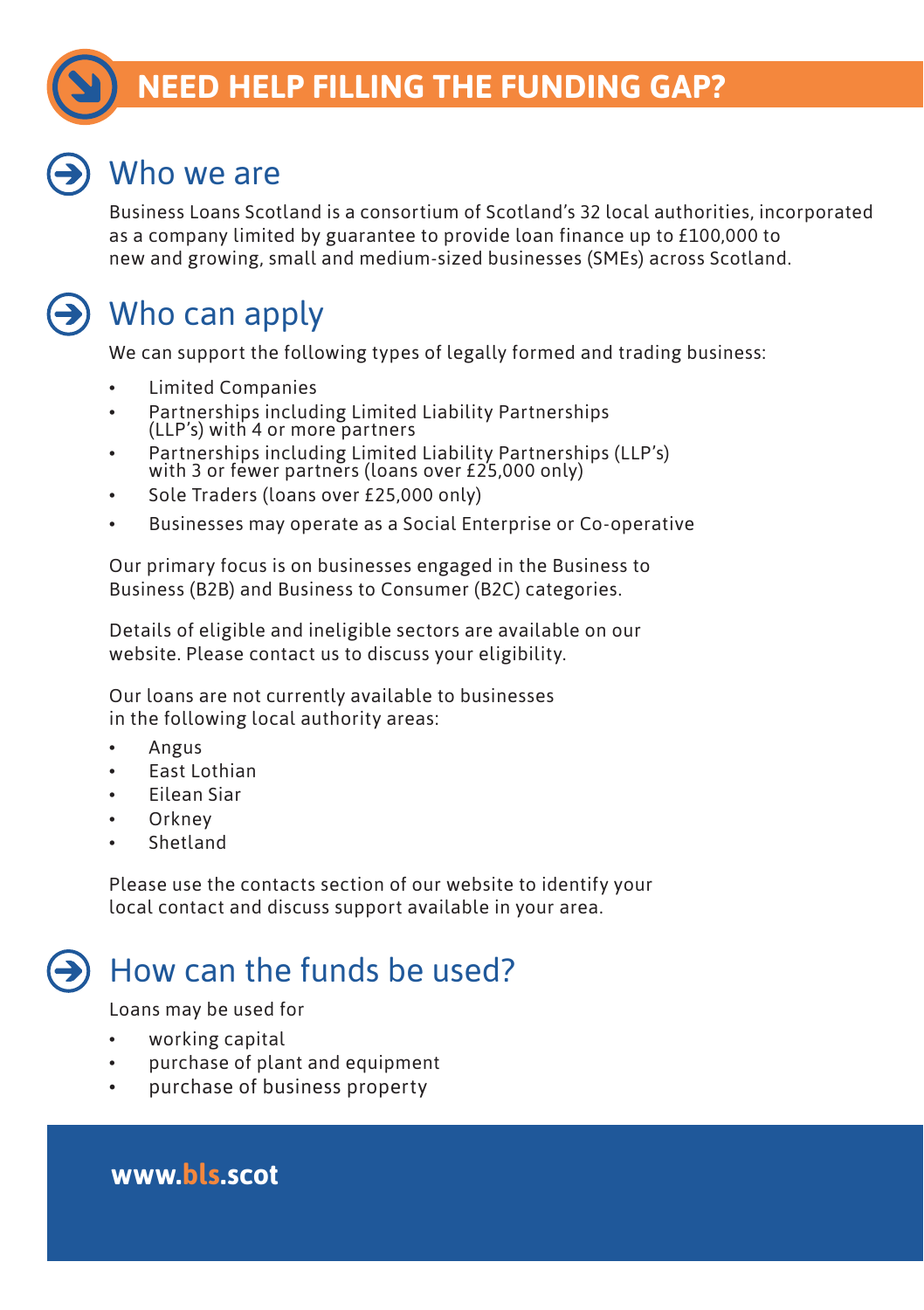#### Our terms

Business Loans Scotland offers gap funding up to a maximum of £100k to small and medium sized enterprises (SMEs) within our geographic area of operation where public sector funding (including Business Loans Scotland's contribution), would not exceed 50% of the total funding package.

Business Loans Scotland offers Business Loans on the following terms:

- Interest typically fixed at 6% (a higher rate may be applied for new start businesses with little or no security).
- Loan term of up to 5 years.
- Security will be taken where appropriate/relevant.

As well as our loans, we want businesses to benefit from all the expertise, advice, training and support that we can offer through our local business advice provision. The business adviser allocated when you submit an enquiry to us will discuss your requirements and offer support and assistance where relevant. This support is available throughout the period of the loan and can continue beyond this time where it is deemed beneficial to do so.

# What to do next

- 1. Register online at **www.bls.scot** using the 'Enquire Now' tab.
- 2. Once eligibility is confirmed you can apply using the Online Loan Application system (OLA). All of the information that we need including supporting documentation and financial information is uploaded in OLA.
- 3. Once approved, loan documentation will be issued. This sets out the terms of the Loan and any pre conditions that have to be met before the loan can be made.
- 4. Fulfil the preconditions and accept the loan agreement.

If an application is unsuccessful then all of the business and personal information provided will be deleted from our system.

#### How long does the application process take?

On average, and assuming we receive all the relevant information, a decision can be made in around 6 weeks. Throughout this process a Local Authority adviser will be your main contact and will be able to guide you through each step.

**Business Loans Scotland**